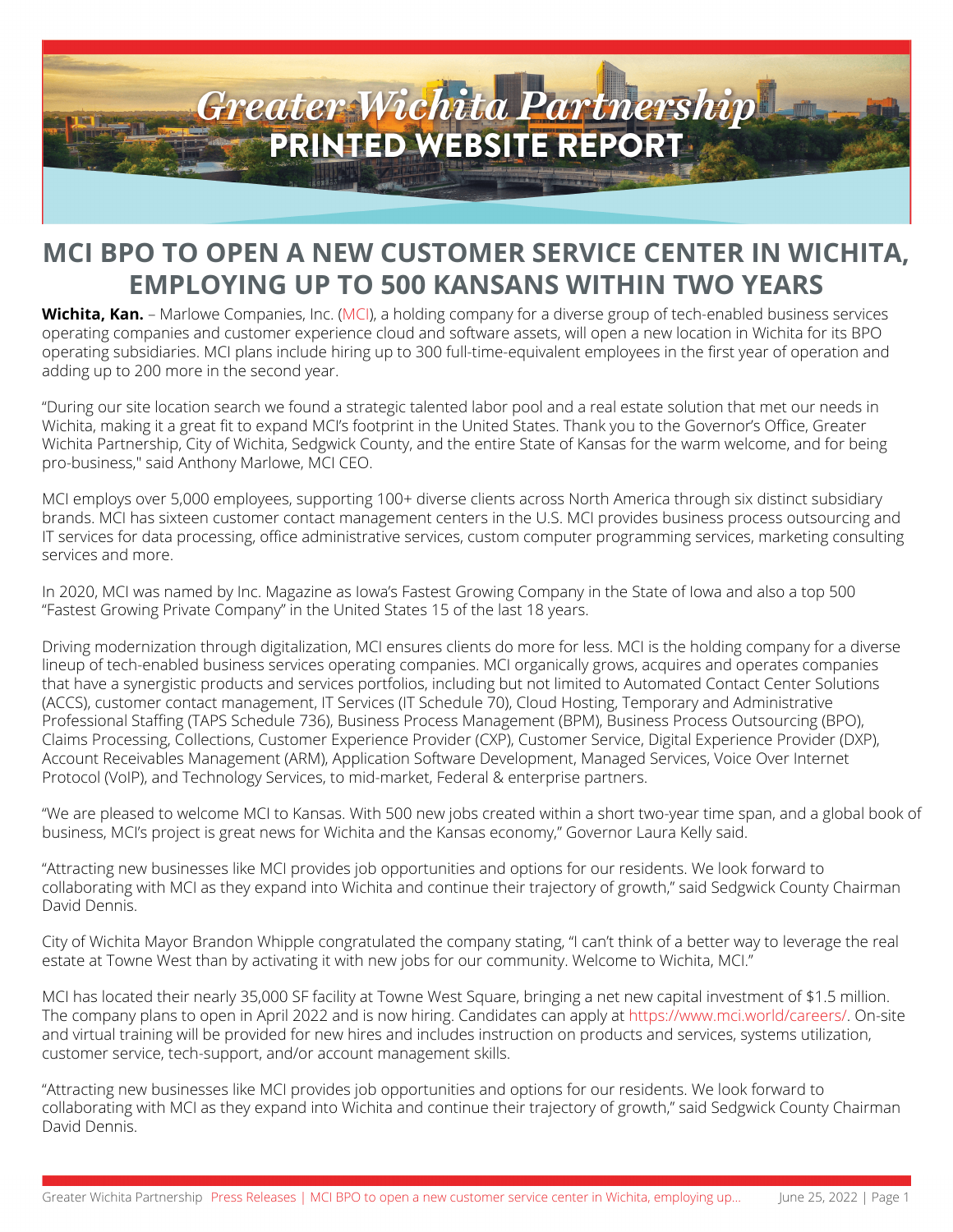

Tammy Nolan-Porazka, Vice President of Business Development for the Greater Wichita Partnership, applauded the collaborative efforts of community partners to realize the project, stating, "Working together is key to attracting a new-to-market global company like MCI, who brings not only jobs for our region but a global portfolio of out-of-state work – a significant win for our regional economy."

## **About the Greater Wichita Partnership**

*The Greater Wichita Partnership is focused on one primary objective: to fast-forward regional economic growth in Wichita and South Central Kansas. The organization works within three key priorities – jobs, talent and quality of place – to accelerate this objective. For more information, visi[t www.greaterwichitapartnership.org](http://www.greaterwichitapartnership.org/).*

## **About MCI**

*In 2019 Marlowe Companies Inc. (MCI) was named by Inc. Magazine as Iowa's Fastest Growing Company in the State of Iowa and was named the 452nd Fastest Growing Privately Company in the USA, making the coveted top 500 for the first time. MCI's subsidiaries had previously made Inc. Magazine's List of Fastest-Growing Companies 18 times, respectively.*

*MCI is headquartered in Iowa City, IA, and has sixteen customer contact management centers, IT services, and business process outsourcing service delivery facilities in California, Central America, Iowa, Georgia, Kansas, Florida, Massachusetts, New Mexico, Nova Scotia, South Dakota, and Texas.*

*Driving modernization through digitalization, MCI ensures clients do more for less. MCI is the holding company for a diverse lineup of tech-enabled business services operating companies. MCI organically grows, acquires and operates companies that have a synergistic products and services portfolios, including but not limited to Automated Contact Center Solutions (ACCS), customer contact management, IT Services (IT Schedule 70), Cloud Hosting, Temporary and Administrative Professional Staffing (TAPS Schedule 736), Business Process Management (BPM), Business Process Outsourcing (BPO), Claims Processing, Collections, Customer Experience Provider (CXP), Customer Service, Digital Experience Provider (DXP), Account Receivables Management (ARM), Application Software Development, Managed Services, Voice Over Internet Protocol (VoIP), and Technology Services, to mid-market, Federal & enterprise partners.*

*MCI now employs almost 5,000 talented individuals with 100+ diverse North American client partners across the following MCI brands: GravisApps, Mass Markets, MCI BPO, MCI Federal Services (MFS), The Sydney Call Center, OnBrand24, and Valor Intelligent Processing (VIP).*

*MCI provides products and services under the following NAICS Codes: 511210 Software Publishers, 518210 Data Processing, Hosting, and Related Services, 519190 All Other Information Services, 524291 Claims Adjusting, 524292 Third Party Administration of Insurance and Pension Funds, 541511 Custom Computer Programming Services, 541512 Computer Systems Design Services, 541519 Other Computer Related Services, 541519 Information Technology and Value Added Resellers, 541611 Administrative Management and General Management Consulting Services, 541613 Marketing Consulting Services, 541690 Other Scientific and Technical Consulting Services, 541990 All Other Professional, Scientific, and Technical Services, 561110 Office Administrative Services, 561320 Temporary Help Services, 561330 Professional Employer Organizations, 561421 Telephone Answering Services, 561422 Telemarketing Bureaus and Other Contact Centers, 561431 Private Mail Centers, 561440 Collection Agencies, 561499 All Other Business Support Services, 561990 All Other Support Services, 611430 Professional and Management Development Training.*

*For more information on our services, please contact us at: [https://www.mci.world/contact](https://www.globenewswire.com/Tracker?data=gBWJeEzObXyRmdmajuxFAgwDPAZcxz7DvpuoA6v7VjcLGQHtEXkiqiF26Q9E-d8AIzKaf-vIL7YuH4Hq_3JZ4zyFQaY50sY1ZVNdfZloZqU=)*

*To Contact MCI PR Dept. [Info@MCI.WORLD](mailto:Info@MCI.WORLD)*